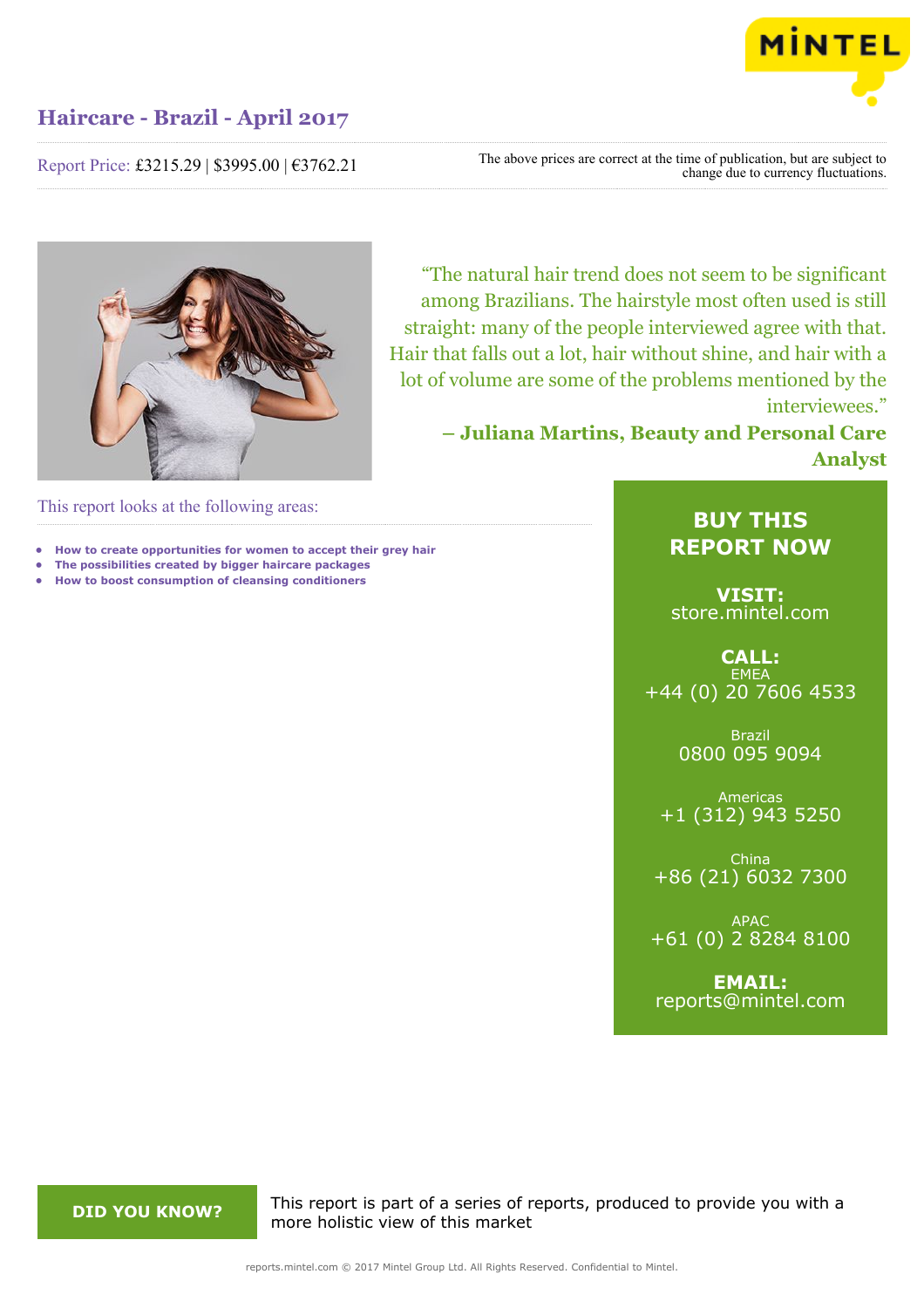

Report Price: £3215.29 | \$3995.00 | €3762.21

The above prices are correct at the time of publication, but are subject to change due to currency fluctuations.

### **Table of Contents**

### Definition The market Haircare products retail sales will recover growth rate in 2017 **Overview Executive Summary**

Figure 1: Forecast of retail sales of haircare products, by value, Brazil, 2011-21

#### Market share

#### Unilever leads sales of shampoos and conditioners

Figure 2: Leading companies' retail sales share in the shampoo and conditioner segment\*, by value, Brazil, 2015-16

#### Coty leads sales of hairstyling products thanks to Bozzano

Figure 3: Leading companies' retail sales shares in the hairstyling segment\*, by value, Brazil, 2015-16

#### The consumer

#### Despite natural hair trend, many Brazilians still prefer straight hair

Figure 4: Hair types of Brazilians, Brazil, January 2017

#### Haircuts and hair cuticle repairs are done mainly in salons

Figure 5: Beauty treatments at home and in a salon, Brazil, January 2017

#### Hair loss products can benefit from the hairceuticals trend

Figure 6: Hair characteristics, Brazil, January 2017

#### Brands need to educate Brazilians on how to use preshampoos

Figure 7: Consumer behavior, Brazil, January 2017

#### What we think

#### **Issues and Insights**

How to create opportunities for women to accept their grey hair The facts The implications The possibilities created by bigger haircare packages The facts The implications How to boost consumption of cleansing conditioners The facts The implications **The Market – What You Need to Know**

### Search for cheaper products may have affected the market

Shampoos and conditioners are the main drivers in the industry

Companies invest in new innovation centers in Brazil

#### **Market Size and Forecast**

# BUY THIS REPORT NOW

**VISIT:** [store.mintel.com](http://reports.mintel.com//display/store/793881/) **CALL:** EMEA +44 (0) 20 7606 4533 Brazil 0800 095 9094 Americas +1 (312) 943 5250 | China +86 (21) 6032 7300 APAC +61 (0) 2 8284 8100 **EMAIL:** [reports@mintel.com](mailto:reports@mintel.com)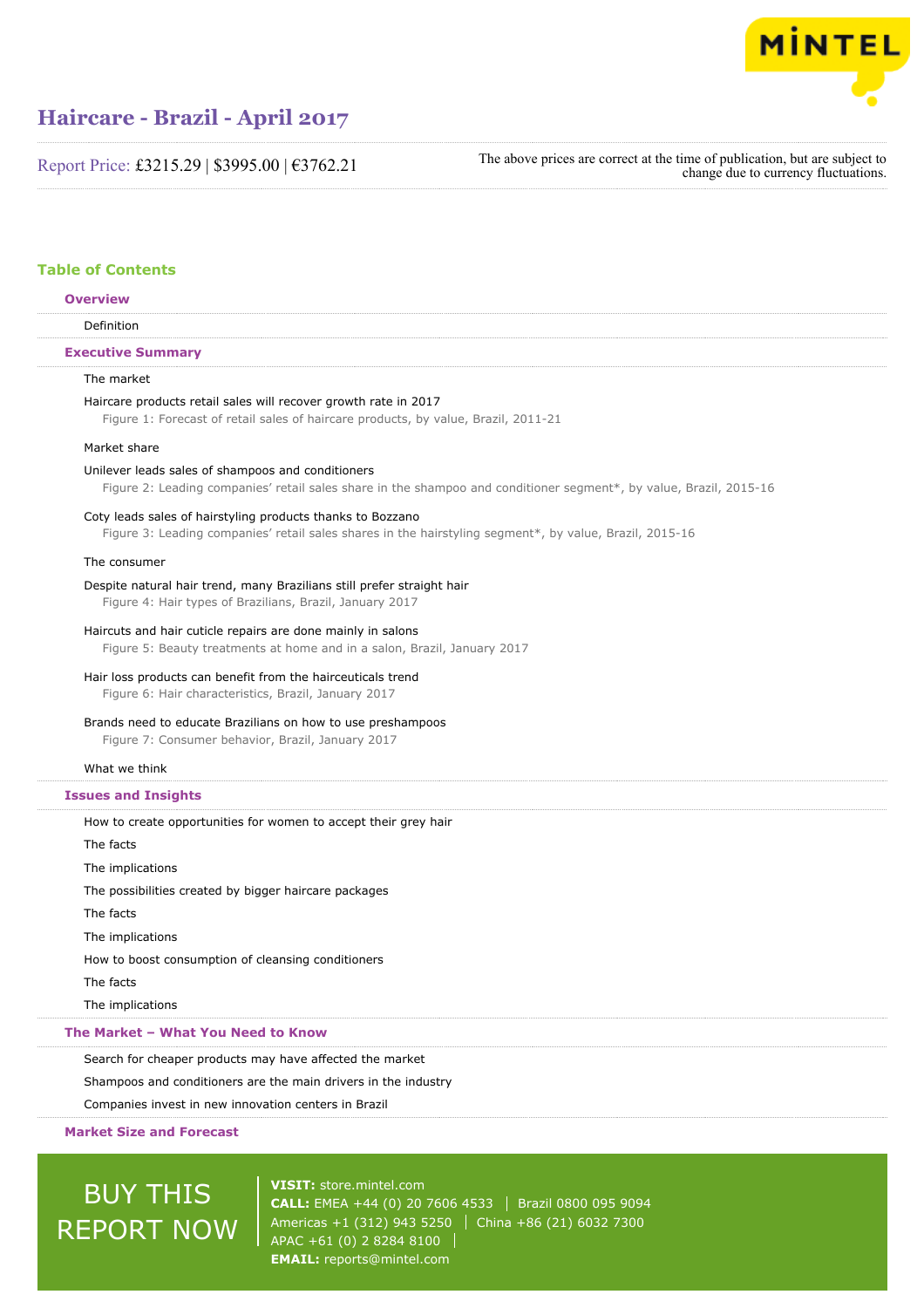

### Report Price: £3215.29 | \$3995.00 | €3762.21

The above prices are correct at the time of publication, but are subject to change due to currency fluctuations.

Sales of haircare products will start to recover in 2017 Figure 8: Retail sales of haircare products, total market, by value, Brazil, 2011-21 Figure 9: Forecast of retail sales of haircare products, total market, by value, Brazil, 2011-21 Innovations boost sales of shampoos and conditioners Figure 10: Retail sales of shampoos and conditioners\*, by value, Brazil, 2011-21 Figure 11: Forecast of retail sales of shampoos and conditioners\*, by value, Brazil, 2011-21 Sales of hairstyling products have been affected by austerity measures Figure 12: Retail sales of hairstyling products\*, by value, Brazil, 2011-21 Figure 13: Forecast of retail sales of hairstyling products\*, by value, Brazil, 2011-21 Companies have invested in innovation in Brazil Beauty salons are reinventing themselves Unilever leads sales of shampoos and conditioners Coty buys Bozzano hairstyling and secures leadership Brazilians are interested in natural and antipollution products Unilever maintains leadership in sales of shampoos and conditioners Figure 14: Leading companies' retails sales share of shampoos and conditioners\*, by value, Brazil, 2015-16 Coty has almost half of hairstyling market share in Brazil Figure 15: Leading companies' retails sales share of hairstyling products\*, by value, Brazil, 2015-16 Charcoal and micellar water can be used in antipollution formulas Natural haircare products can benefit from food and drinks Figure 16: Launches of haircare products with "botanical/herbal," "no paraben," "100% natural," and "no silicone" claims, by five selected countries, January 2014-December 2016 Many women still wear their hair straight most of the time Many Brazilians haven't done hair treatments in salons in the last year Hair loss is the most cited characteristic by Brazilians Interest in preshampoo brings opportunities for the market Despite the natural hair trend, many Brazilians prefer it straight Figure 17: Hair types of Brazilians, by women, Brazil, January 2017 There are opportunities to attract C12 clients with products for wavy hair Figure 18: Hair types of Brazilians, by C12 consumers, Brazil, January 2017 People from the five regions of the country have different perceptions **Market Drivers Key Players – What You Need to Know Market Share Who's Innovating? The Consumer – What You Need to Know Hair Types**

Figure 19: Hair types of Brazilians, by region, Brazil, January 2017

# BUY THIS REPORT NOW

**VISIT:** [store.mintel.com](http://reports.mintel.com//display/store/793881/) **CALL:** EMEA +44 (0) 20 7606 4533 Brazil 0800 095 9094 Americas +1 (312) 943 5250 | China +86 (21) 6032 7300 APAC +61 (0) 2 8284 8100 **EMAIL:** [reports@mintel.com](mailto:reports@mintel.com)